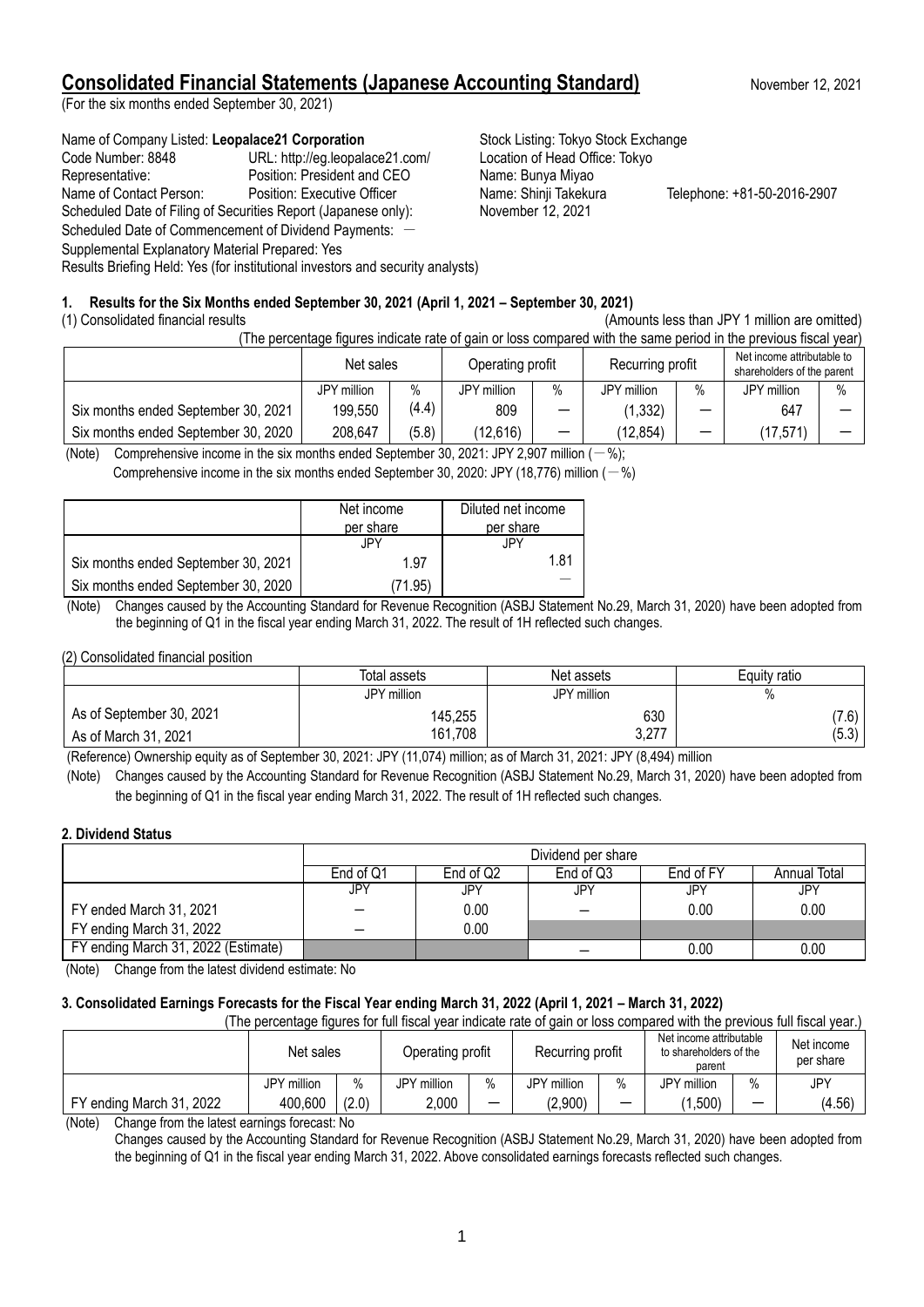(Notes)

- (1) Changes in major subsidiaries during the six months in the fiscal year ending March 2022 (change in specific subsidiaries resulting in a change in the scope of consolidation) : None
- (2) Use of accounting procedures specific to the preparation of quarterly financial statements: None
- (3) Changes in accounting policies, procedures or reporting methods used in preparation of financial statements and restatements
	- (i) Changes in accounting policies accompanying revision of accounting standards, etc.: Yes
	- (ii) Changes in accounting policies other than (i) above: None
	- (iii) Changes in accounting estimates: None
	- (iv) Restatements: None
	- (Note) For details please refer to 2. Consolidated Financial Statements (4) Notes Regarding Consolidated Financial Statements (Changes in accounting policies) in p.12 of the attached material.
- (4) Total number of outstanding shares (common stock)
	- (i) Total number of outstanding shares at term end (including treasury stock)
		- As of September 30, 2021: 329,389,515 shares, As of March 31, 2021: 329,389,515 shares
	- (ii) Total treasury stock at term end As of September 30, 2021: 493,610 shares, As of March 31, 2021: 561,610 shares
	- (iii) Average number of outstanding shares during the period As of September 30, 2021: 328,881,414 shares, As of September 30, 2020: 244,229,765 shares
- –Indication regarding the status of auditing:

These financial statements are not subject to auditing under the Financial Instruments and Exchange Act.

- Explanation on the proper use of the business forecasts, and other special notices:
- (Note on the business forecasts and other forward-looking statements)

The business forecasts and other forward-looking statements contained in this report are based on information currently available to Leopalace21 (hereinafter the "Company") and on certain assumptions that the Company has judged to be reasonable. Readers should be aware that a variety of factors might cause actual results to differ significantly from these forecasts.

For assumptions of business forecasts and notes on the proper use of these forecasts, please refer to 1. Business Results (3) Future Predictions. in p.6.

(Method for the acquisition of supplemental explanatory material)

Supplemental Explanatory Material is planned to be posted on the Company's website on November 12, 2021.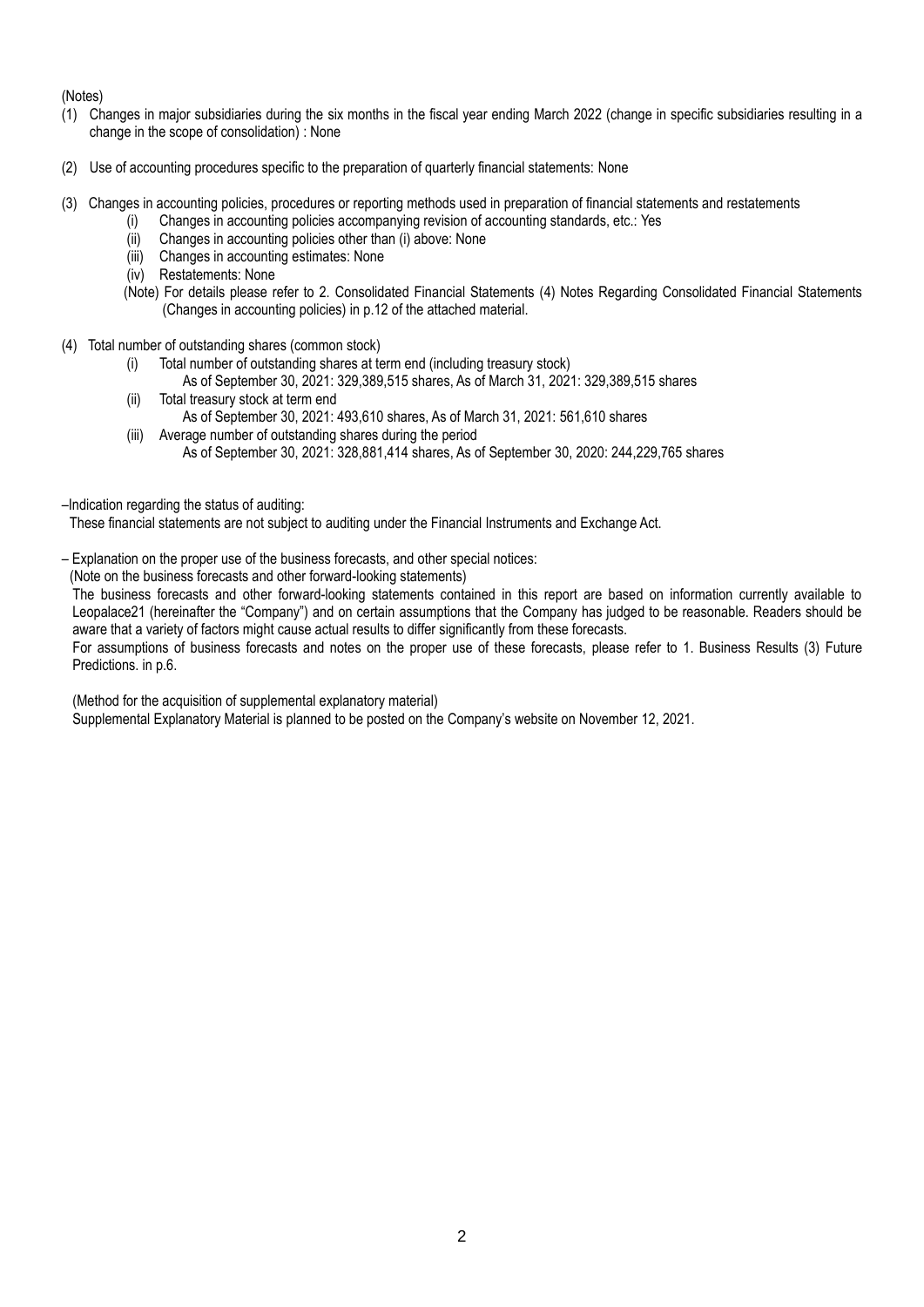# [Table of Contents]

| 1.                |  |
|-------------------|--|
| (1)<br>(2)<br>(3) |  |
| 2.                |  |
| (1)<br>(2)        |  |
| (3)<br>(4)        |  |
|                   |  |
| 3.                |  |
|                   |  |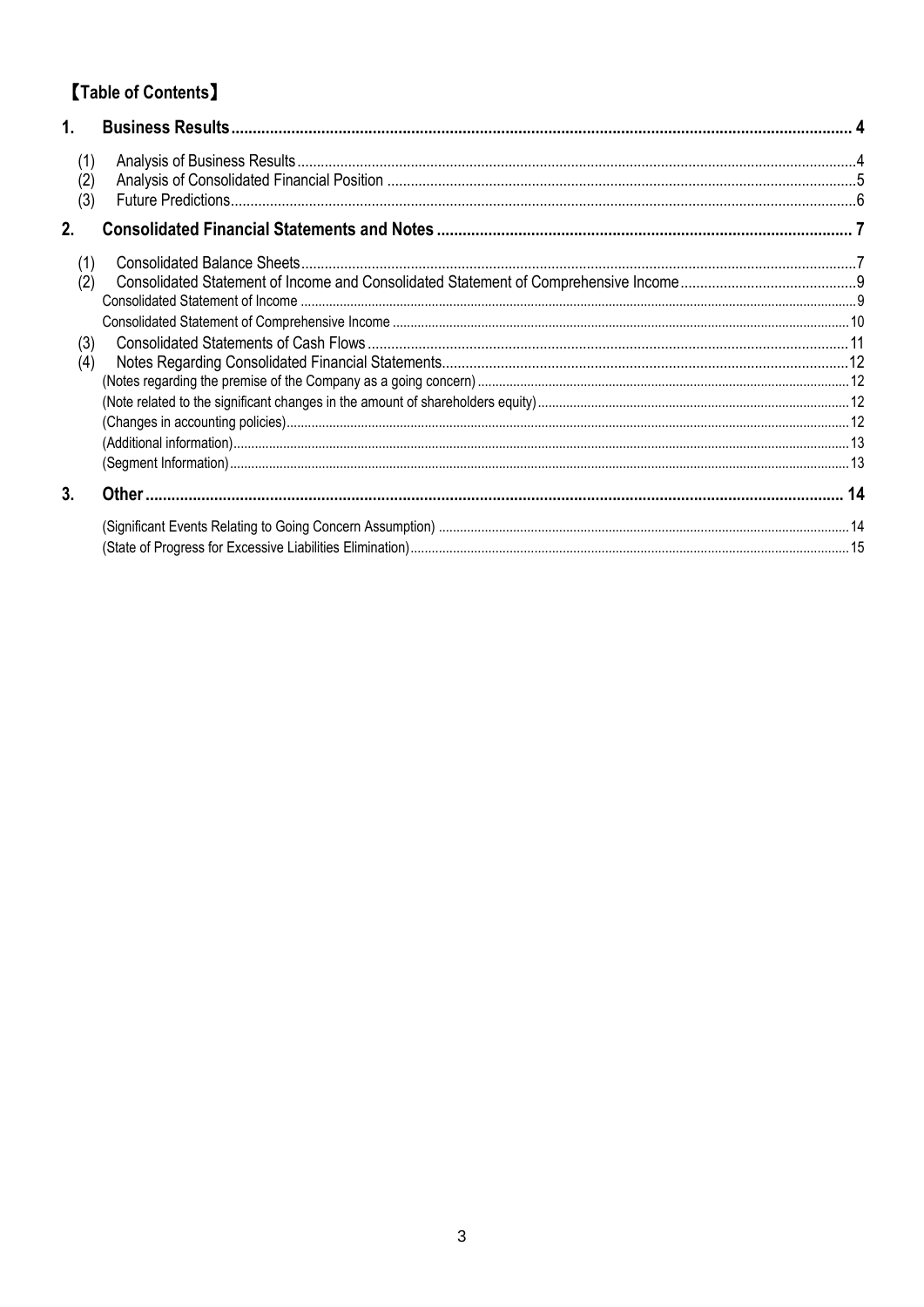# <span id="page-3-0"></span>**1. Business Results**

## <span id="page-3-1"></span>**(1) Analysis of Business Results**

|                                                                 | Six months ended<br>September 30, 2021 | Six months ended<br>September 30, 2020 | Difference |
|-----------------------------------------------------------------|----------------------------------------|----------------------------------------|------------|
| Net sales                                                       | 199,550                                | 208,647                                | (9,096)    |
| Operating profit (loss)                                         | 809                                    | (12,616)                               | 13,425     |
| Recurring profit (loss)                                         | (1, 332)                               | (12, 854)                              | 11,521     |
| Net income (loss) attributable to<br>shareholders of the parent | 647                                    | (17, 571)                              | 18,218     |

The corporate earnings showed a recovery trend in the domestic economy during the 1st half of the fiscal year ending March 2022 despite still heavily affected by the spread of COVID-19 pandemic.

The new housing starts of leased units increased for the seven months in a row (up 8.6% year on year). In the rental housing market, the number of vacant houses continues to increase, and in order to secure a stable occupancy rates amid difficulty in recovering nationwide demand, the Company believes it is important to implement a differentiation strategy by providing value-added services and by focusing on supplying apartments in the three metropolitan areas where high occupancy rates are expected in the future.

Under these circumstances, Leopalace21 Group (the "Group") posted a significant loss for the three years in a row in the previous fiscal year, mainly due to a deterioration in the occupancy rates caused by the construction defects. The Company announced Notice Concerning Implementing Structural Reforms based on Strategic Review Results for Drastic Business Strategies Reconstruction on June 5, 2020 and took selective concentration approach with prioritized allocation of the management resources into the Leasing Business, a core business, and continued structural reforms to fundamentally improve the business structure. The Company strives to stabilize the business and financial position and continuously improve the profitability.

As a result, net sales for the six months ended September 30, 2021 became JPY 199,550 million, a decrease of 4.4% year on year and operating profit was JPY 809 million, compared with operating loss of JPY 12,616 million, due to the reduction of cost of sales and SGAE amounting to JPY 22,522 million against 1H in the previous fiscal year. The recording of interest expenses of JPY 2,244 million made recurring loss of JPY 1,332 million, which was an improvement of JPY 11,521 million year on year. Net income attributable to shareholders of the parent was JPY 647 million, which compared with net loss attributable to shareholders of the parent of JPY 17,571 million. The Company successfully managed to record the operating profit and net income attributable to shareholders of the parent. The improvement was mainly contributed by the reversal of provision for losses related to repairs of JPY 3,326 million because of lowered unit repair cost by placing batch orders.

The Company has adopted the Accounting Standard for Revenue Recognition (ASBJ Statement No.29, March 31, 2020) from Q1 in the fiscal year ending March 31, 2022. Net sales for 1H has been increased by JPY 411 million, cost of sales has been reduced by JPY 823 million, and operating profit has been increased by JPY 1,235 million, recurring loss was reduced by the same amount and income before taxes and other adjustments has been increased by the same amount.

For details, vide 2. Consolidated Financial Statements (4) Notes Regarding Consolidated Financial Statements (Changes in accounting policies).

|                              | Net sales                                    |                                              |            | Operating profit                             |                                              |            |
|------------------------------|----------------------------------------------|----------------------------------------------|------------|----------------------------------------------|----------------------------------------------|------------|
|                              | Six months<br>ended<br>September 30,<br>2021 | Six months<br>ended<br>September 30,<br>2020 | Difference | Six months<br>ended<br>September 30,<br>2021 | Six months<br>ended<br>September 30,<br>2020 | Difference |
| Leasing Business             | 191,626                                      | 199,742                                      | (8, 116)   | 3,709                                        | (7, 135)                                     | 10,845     |
| <b>Elderly Care Business</b> | 7,253                                        | 7,244                                        | 8          | (317)                                        | (293)                                        | (23)       |
| <b>Other Businesses</b>      | 670                                          | 1,660                                        | (989)      | (692)                                        | (633)                                        | (59)       |
| Adjustments                  |                                              |                                              |            | (1,889)                                      | (4, 552)                                     | 2,663      |
| Total                        | 199,550                                      | 208,647                                      | (9,096)    | 809                                          | (12, 616)                                    | 13,425     |

Result by segment are as follows:

## (i) Leasing Business

In the Leasing Business, the Company provides abundant value-added services such as *my DIY* which allows the tenants to customize a selected single wall of the room, promotion of the transition to smart apartments which enables electrical appliances and door locks and others, to be operated by smartphone, support for so-called remote services such as web-based customer services, apartment viewing and rental contract signing, and security services in collaboration with leading security companies. Also, in order to achieve stable occupancy rates, the Company is strengthening sales to the corporate customers through top-level sales led by President

(JPY million)

(JPY million)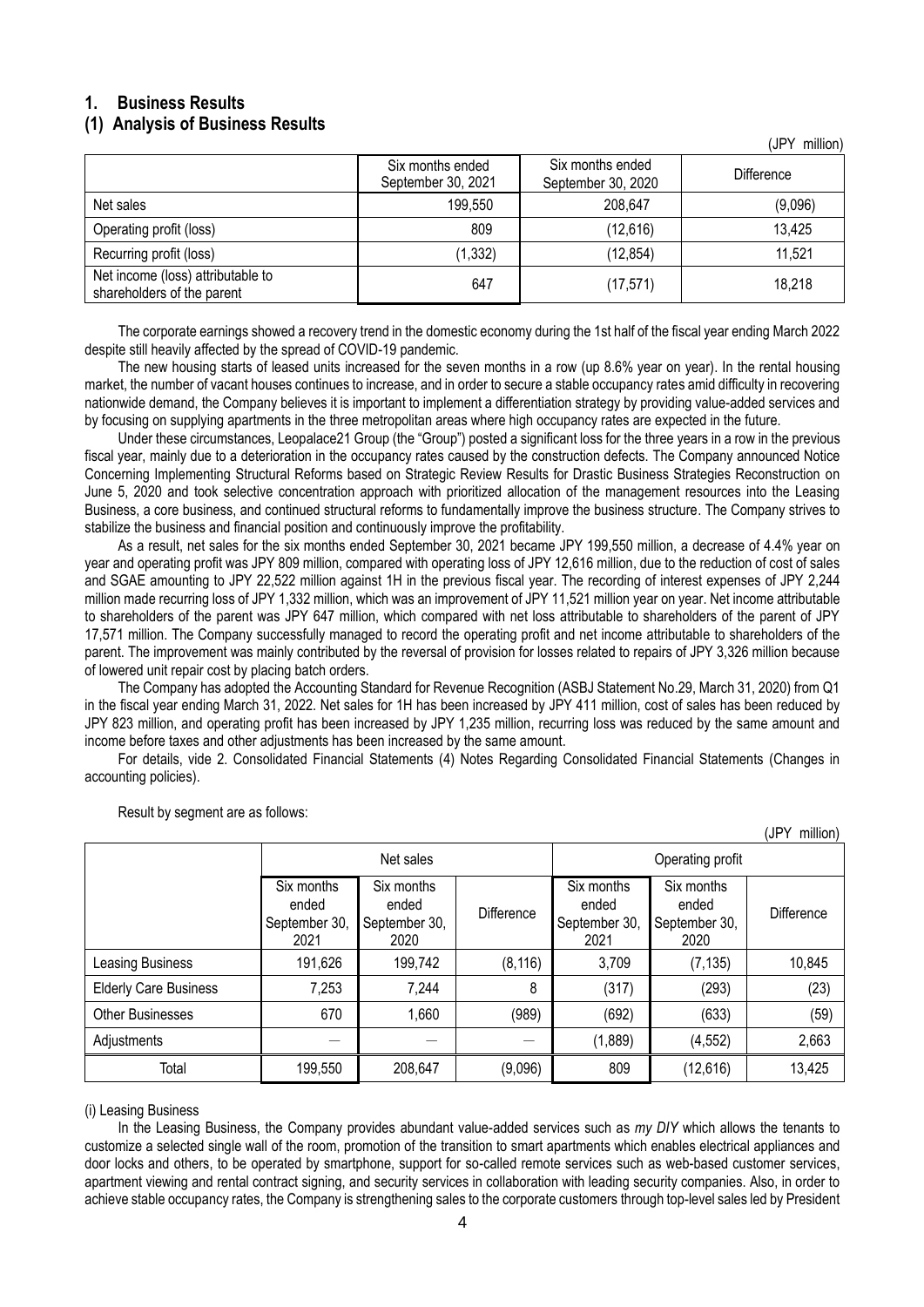and CEO which aims to recover the trust damaged by the construction defects problem and to ask for the customers to use increased number of apartment rooms, strengthening tie with real estate agents as well as implementing area intensive approach which deals with area specific requirements. In the ASEAN countries, the Company manages serviced offices through its subsidiaries.

The occupancy rate at the end of September 30, 2021 was 81.13% (up 3.04 points from the same month end in the previous fiscal year) with average occupancy rate of 80.69% (up 1.43 points year on year). The demand for apartment rooms was recovering due to the slowdown impact of COVID-19 pandemic and measures such as top-level sales and strengthened tie with real estate agents produced positive results. The number of units under management was 572 thousand (a decrease of one thousand from the end of the previous fiscal year).

The number of direct leasing sales offices at the end of September 30, 2021 was 109 (a reduction of 30 from the end of the previous fiscal year). That reflected efforts to increase the operational efficiency and productivity.

The orders received was JPY 1,340 million (down 65.4% year on year) and the outstanding orders as of end of September 30, 2021 stood at JPY 6,884 million (down 54.0% from the end of the previous fiscal year). This was due to the Company's ceasing of new bookings because of the construction defects problem such as parting walls along with the intensified competition in the metropolitan areas, changes in the environment of apartment loans and other factors.

As a result, net sales came to JPY 191,626 million (down 4.1% year on year) due to the reduction of construction subcontracting business and real estate for sale and lowered unit rent due to the impact of COVID-19 pandemic. Operating profit was JPY 3,709 million due to the reduction of management cost and SGAE, contractual adjustment of master-lease rent as a result of agreement with the property owners and reversal of provision for apartment vacancy loss (operating loss of JPY 7,135 million was recorded in 1H in the fiscal year ended March 31, 2021).

#### (ii) Elderly Care Business

The Company has been cutting the operational cost by continuous efficiency improvement for the Elderly Care Business, a strategic growth business. Net sales during the six months ended September 30, 2021 were JPY 7,253 million (up 0.1% year on year), and operating loss was JPY 317 million (an increase of loss by JPY 23 million year on year) due to a decrease in the number of users for elderly care services concerning about the infection risk of COVID-19. The number of facilities was 87 as of the end of 1H in the fiscal year ending March 31, 2022.

#### (iii) Other Businesses

Net sales of the Other Businesses including resort facilities in Guam, a finance business, and other businesses, were JPY 670 million (down 59.6% year on year) and operating loss was JPY 692 million (an increase of loss by JPY 59 million year on year) due mainly to a significant decline in occupancy rates in Guam because of COVID-19 pandemic.

| $\cdot$ $\cdot$          |           |             | (JPY million) |
|--------------------------|-----------|-------------|---------------|
|                          | Assets    | Liabilities | Net assets    |
| As of September 30, 2021 | 145,255   | 144,624     | 630           |
| As of March 31, 2021     | 161,708   | 158,431     | 3,277         |
| Difference               | (16, 453) | (13,806)    | (2,646)       |
| Change rate              | (10.2%)   | (8.7%)      | $(80.8\%)$    |

# <span id="page-4-0"></span>**(2) Analysis of Consolidated Financial Position**

Total assets at the end of September 30, 2021 decreased by JPY 16,453 million from the end of the previous fiscal year to JPY 145,255 million. This was mainly attributable to a decrease of JPY 11,010 million in cash and deposits, a reduction of JPY 1,196 million in leased assets, and reduction of JPY 1,935 million in others (mostly accounts receivable).

Total liabilities decreased by JPY 13,806 million from the end of the previous fiscal year to JPY 144,624 million. This was mainly attributed to an increase of JPY 1,089 million in short and long term advance received as a result of changes caused by the accounting standard for revenue recognition, whereas the reduction of the following items were recorded, JPY 3,369 million in accounts payable – other, JPY 1,451 in lease obligations, JPY 5,004 million in provision for losses related to repairs, and JPY 2,512 million in provision for apartment vacancy loss.

Total net assets decreased by JPY 2,646 million from the end of the previous fiscal year to JPY 630 million. This was mainly due to an increase of JPY 1,684 million in foreign currency transaction adjustments and the recording of JPY 647 million in net income attributable to shareholders of the parent, on the other hand, retained earnings decreased by JPY 4,316 million resulting from retrospective application of the Accounting Standard for Revenue Recognition and its cumulative effect of JPY 4,963 million was deducted from the retained earnings as of the beginning of the fiscal year ending March 2022. The equity ratio dropped by 2.3 points from the end of the previous fiscal year to minus 7.6%.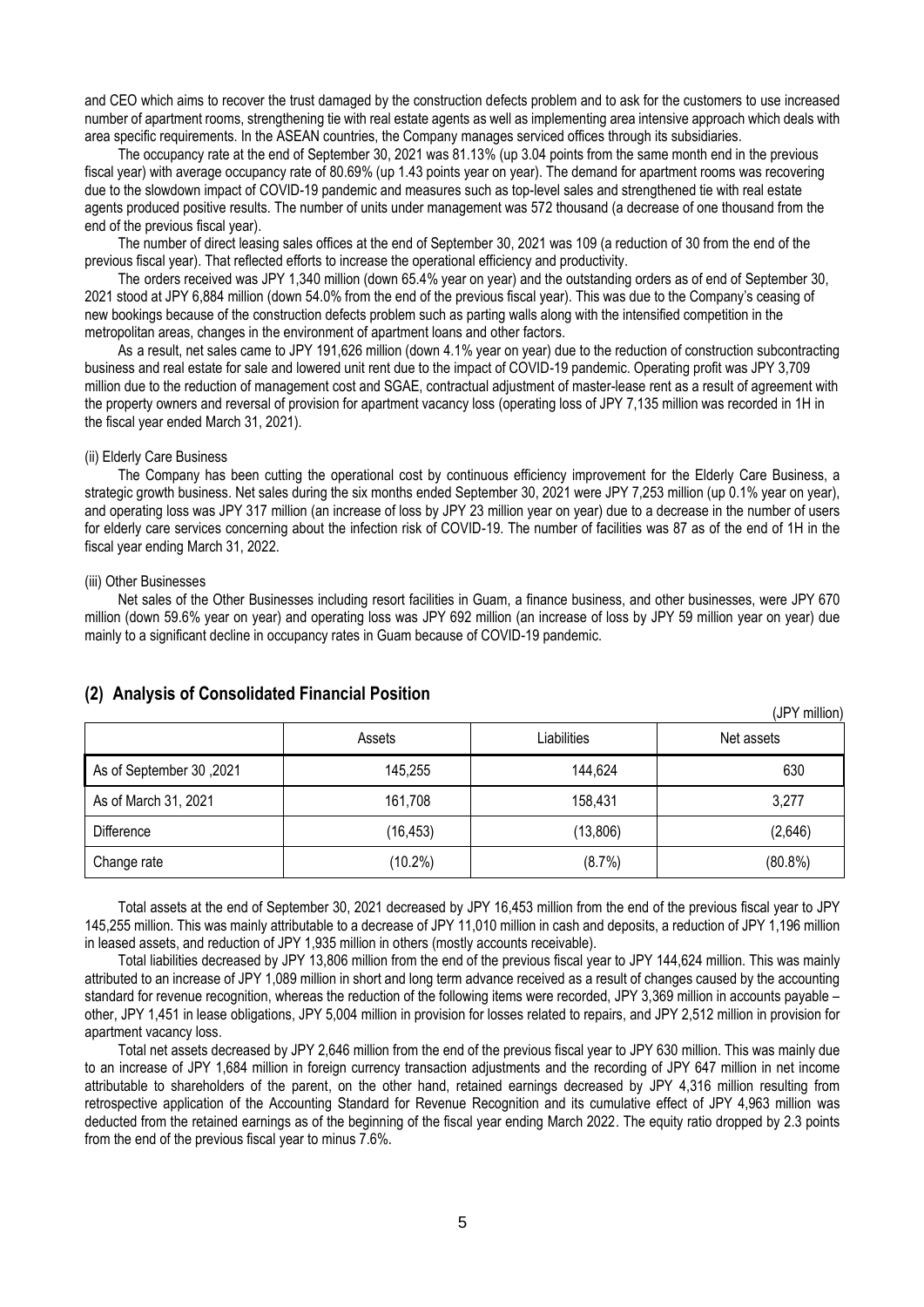[Cash flows]

(JPY million)

|                                      | Six months ended<br>September 30, 2021 | Six months ended<br>September 30, 2020 | <b>Difference</b> |
|--------------------------------------|----------------------------------------|----------------------------------------|-------------------|
| Cash flows from operating activities | (8, 764)                               | (27, 917)                              | 19,153            |
| Cash flows from investing activities |                                        | 6,796                                  | (6,790)           |
| Cash flows from financing activities | (2,384)                                | (5,275)                                | 2,891             |
| Balance of cash and cash equivalents | 42,335                                 | 32,440                                 | 9,894             |

Cash flow from operating activities was a net outflow of JPY 8,764 million, a reduction of JPY 19,153 million in net outflow year on year. This was mainly caused by recordings of income before taxes and minority interests of JPY 1,945 million and depreciation of JPY 4,847 million, whereas recordings were made to decrease in provision for losses related to repairs of JPY 3,326 million, decrease in advances received of JPY 3,876 million, decrease in accounts payable of JPY 3,502 million, decrease in provision for apartment vacancy loss of JPY 2,512 million, interest paid of JPY 2,230 million, and payment of repairs of JPY 1,619 million.

Cash flow from investing activities was a net inflow of JPY 6 million, a reduction of JPY 6,790 million in net inflow year on year. This was mainly caused by recordings of payment for purchase of property, plant and equipment of JPY 682 million and payment for purchase of intangible assets of JPY 522 million, despite proceeds from sale of investment securities of JPY 1,180 million.

Cash flow from financing activities was a net outflow of JPY 2,384 million, a reduction of net outflow of JPY 2,891 million year on year. This was mainly caused by the recordings of payment for finance lease liabilities of JPY 1,751 million and payment of dividends to non-controlling interests of JPY 590 million.

As a result, cash and cash equivalents at the end of the subject fiscal year stood at JPY 42,335 million, increased by JPY 9,894 million from the end of the 1st half of previous fiscal year.

#### <span id="page-5-0"></span>**(3) Future Predictions**

Concerning consolidated earnings forecasts for the consolidated fiscal year ending March 2022, the Company confirms that there are no changes from the earnings forecasts for the full fiscal year ending March 2022 which it announced on November 8, 2021 in Notice Concerning Revision of Earnings Forecasts and Recording an Extraordinary Income.

This forward-looking statement is based on the information which is available on the date of release, but actual results may differ significantly from these forecasts due to various factors.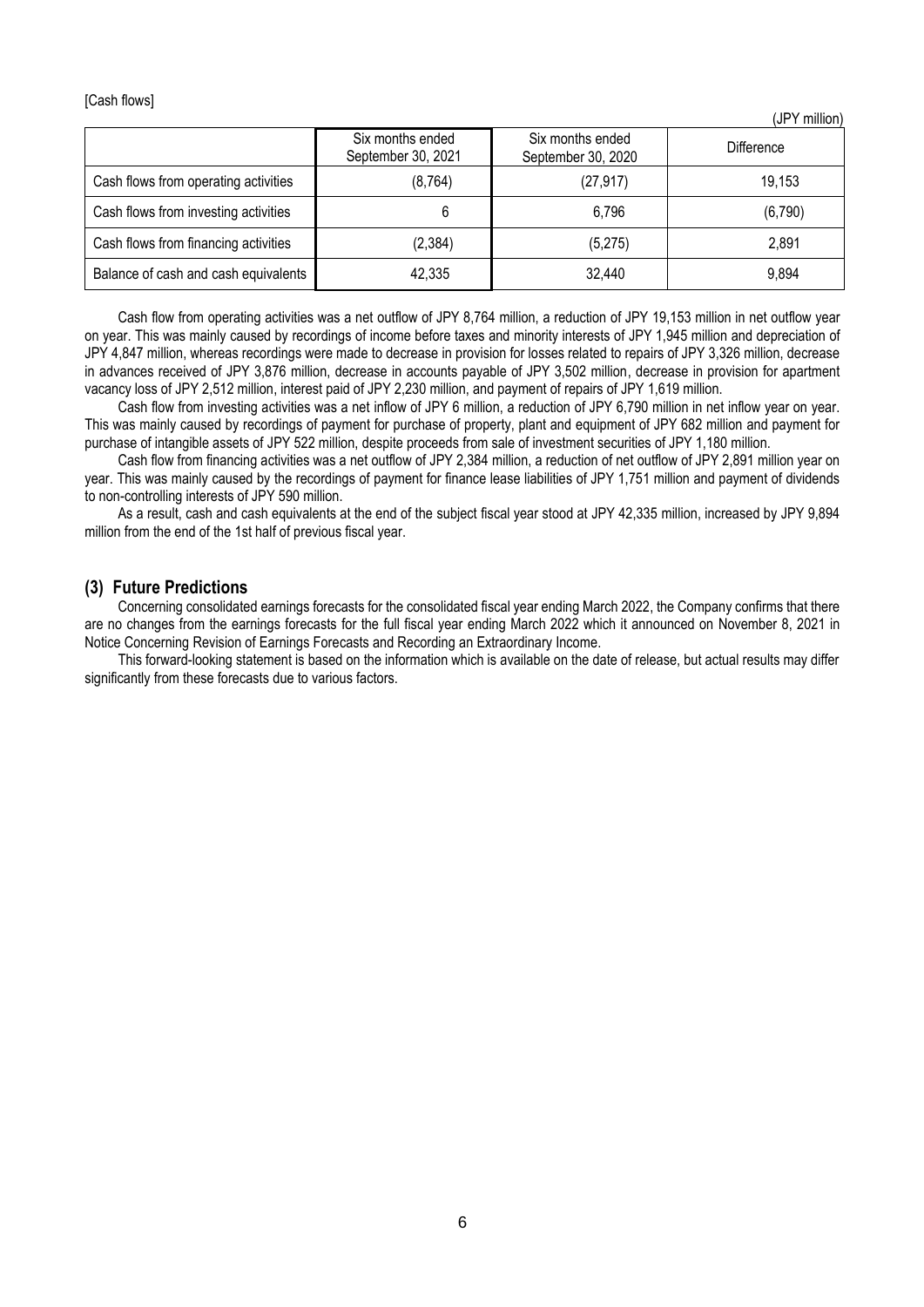# <span id="page-6-0"></span>**2. Consolidated Financial Statements and Notes**

# <span id="page-6-1"></span>**(1) Consolidated Balance Sheets**

| (JPY million)                              |                    |                |  |  |
|--------------------------------------------|--------------------|----------------|--|--|
|                                            | September 30, 2021 | March 31, 2021 |  |  |
| <assets></assets>                          |                    |                |  |  |
| <b>Current assets</b>                      |                    |                |  |  |
| Cash and deposits                          | 43,852             | 54,863         |  |  |
| Trade receivables                          | 8,458              | 7,930          |  |  |
| Accounts receivable for completed projects | 423                | 524            |  |  |
| Operating loans                            | 75                 | 86             |  |  |
| <b>Securities</b>                          | 300                | 100            |  |  |
| Real estate for sale                       | 670                | 180            |  |  |
| Real estate for sale in progress           |                    | 349            |  |  |
| Payment for construction in progress       | 194                | 238            |  |  |
| Prepaid expenses                           | 2,054              | 2,076          |  |  |
| Others                                     | 4,494              | 6,429          |  |  |
| Allowance for doubtful accounts            | (204)              | (182)          |  |  |
| <b>Total current assets</b>                | 60,320             | 72,598         |  |  |
| <b>Non-current assets</b>                  |                    |                |  |  |
| Property, plant, and equipment             |                    |                |  |  |
| Buildings and structures (net)             | 19,827             | 19,557         |  |  |
| Machinery, equipment, and vehicles (net)   | 8,068              | 8,589          |  |  |
| Land                                       | 31,401             | 31,118         |  |  |
| Leased assets (net)                        | 2,309              | 3,506          |  |  |
| Construction in progress                   | 131                | 82             |  |  |
| Others (net)                               | 6,230              | 7,198          |  |  |
| Total property, plant, and equipment       | 67,967             | 70,052         |  |  |
| Intangible fixed assets                    |                    |                |  |  |
| Goodwill                                   | 9                  | 12             |  |  |
| Others                                     | 3,702              | 4,161          |  |  |
| Total intangible fixed assets              | 3,711              | 4,173          |  |  |
| Investments and other assets               |                    |                |  |  |
| Investment securities                      | 5,128              | 5,431          |  |  |
| Long-term loans                            | 1,099              | 1,096          |  |  |
| Long-term prepaid expenses                 | 775                | 1,121          |  |  |
| Deferred tax assets                        | 2,175              | 2,194          |  |  |
| Others                                     | 4,940              | 5,692          |  |  |
| Allowance for doubtful accounts            | (864)              | (651)          |  |  |
| Total investments and other assets         | 13,255             | 14,883         |  |  |
| <b>Total non-current assets</b>            | 84,934             | 89,109         |  |  |
| <b>Total assets</b>                        | 145,255            | 161,708        |  |  |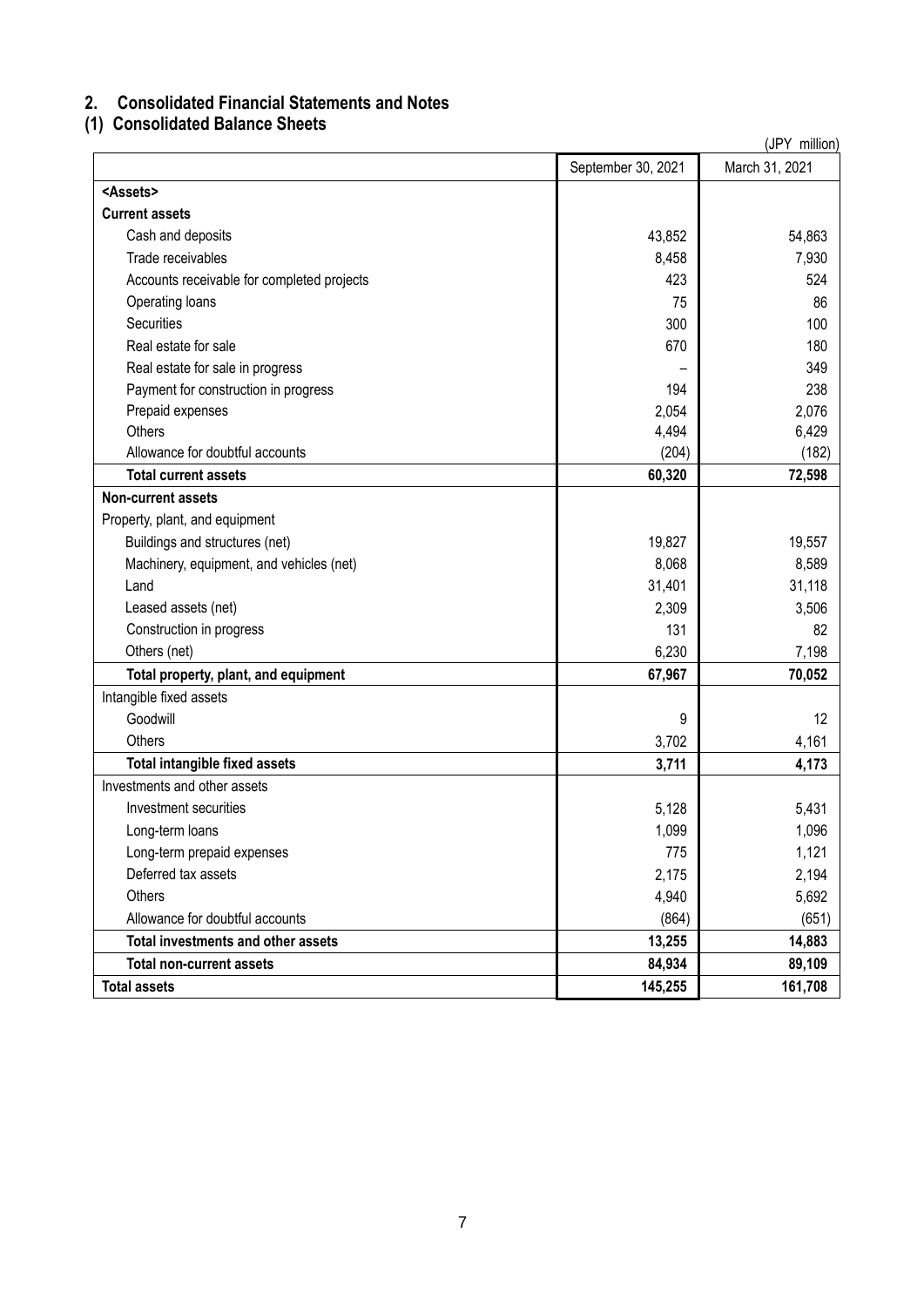|                                                          |                    | (JPY million)  |
|----------------------------------------------------------|--------------------|----------------|
|                                                          | September 30, 2021 | March 31, 2021 |
| <liabilities></liabilities>                              |                    |                |
| <b>Current liabilities</b>                               |                    |                |
| Electronically recorded obligations -operating           | 3                  | 19             |
| Accounts payable                                         | 2,581              | 3,172          |
| Accounts payable for completed projects                  | 269                | 514            |
| Short-term borrowings                                    | 130                | 114            |
| Lease obligations                                        | 2,363              | 3,133          |
| Accounts payable -other                                  | 6,224              | 9,593          |
| Accrued income taxes                                     | 675                | 696            |
| Advances received                                        | 29,662             | 28,239         |
| Customer advances for projects in progress               | 341                | 541            |
| Provision for warranty obligations on completed projects | 40                 | 67             |
| Provision for fulfillment of guarantees                  | 1,428              | 2,783          |
| Provision for losses related to repairs                  | 1,230              | 3,777          |
| Provision for apartment vacancy loss                     | 6,788              | 9,301          |
| Others                                                   | 3,564              | 3,842          |
| <b>Total current liabilities</b>                         | 55,304             | 65,798         |
| <b>Non-current liabilities</b>                           |                    |                |
| Long-term debt                                           | 30,594             | 30,615         |
| Lease obligations                                        | 863                | 1,544          |
| Long-term advances received                              | 7,535              | 7,869          |
| Lease/guarantee deposits received                        | 6,896              | 6,423          |
| Deferred tax liabilities                                 | 10                 | 9              |
| Provision for losses related to repairs                  | 27,275             | 29,732         |
| Provision for apartment vacancy loss                     | 2,960              | 2,960          |
| Liability for retirement benefits                        | 9,558              | 9,650          |
| Others                                                   | 3,627              | 3,826          |
| <b>Total non-current liabilities</b>                     | 89,320             | 92,633         |
| <b>Total liabilities</b>                                 | 144,624            | 158,431        |
| <net assets=""></net>                                    |                    |                |
| Shareholders' equity                                     |                    |                |
| Common stock                                             | 100                | 81,282         |
| Capital surplus                                          | 136,346            | 55,174         |
| Retained earnings                                        | (146, 903)         | (142, 586)     |
| Treasury stock                                           | (302)              | (344)          |
| Total shareholders' equity                               | (10, 759)          | (6, 474)       |
| Accumulated other comprehensive income                   |                    |                |
| Net unrealized gains on other securities                 | (6)                | (0)            |
| Foreign currency translation adjustments                 | (192)              | (1, 877)       |
| Remeasurements of defined benefit plans                  | (115)              | (142)          |
| Total accumulated other comprehensive income             | (314)              | (2,019)        |
| Share subscription rights                                | 357                | 388            |
| <b>Non-controlling interests</b>                         | 11,347             | 11,383         |
| <b>Total net assets</b>                                  | 630                | 3,277          |
| <b>Total liabilities and net assets</b>                  | 145,255            | 161,708        |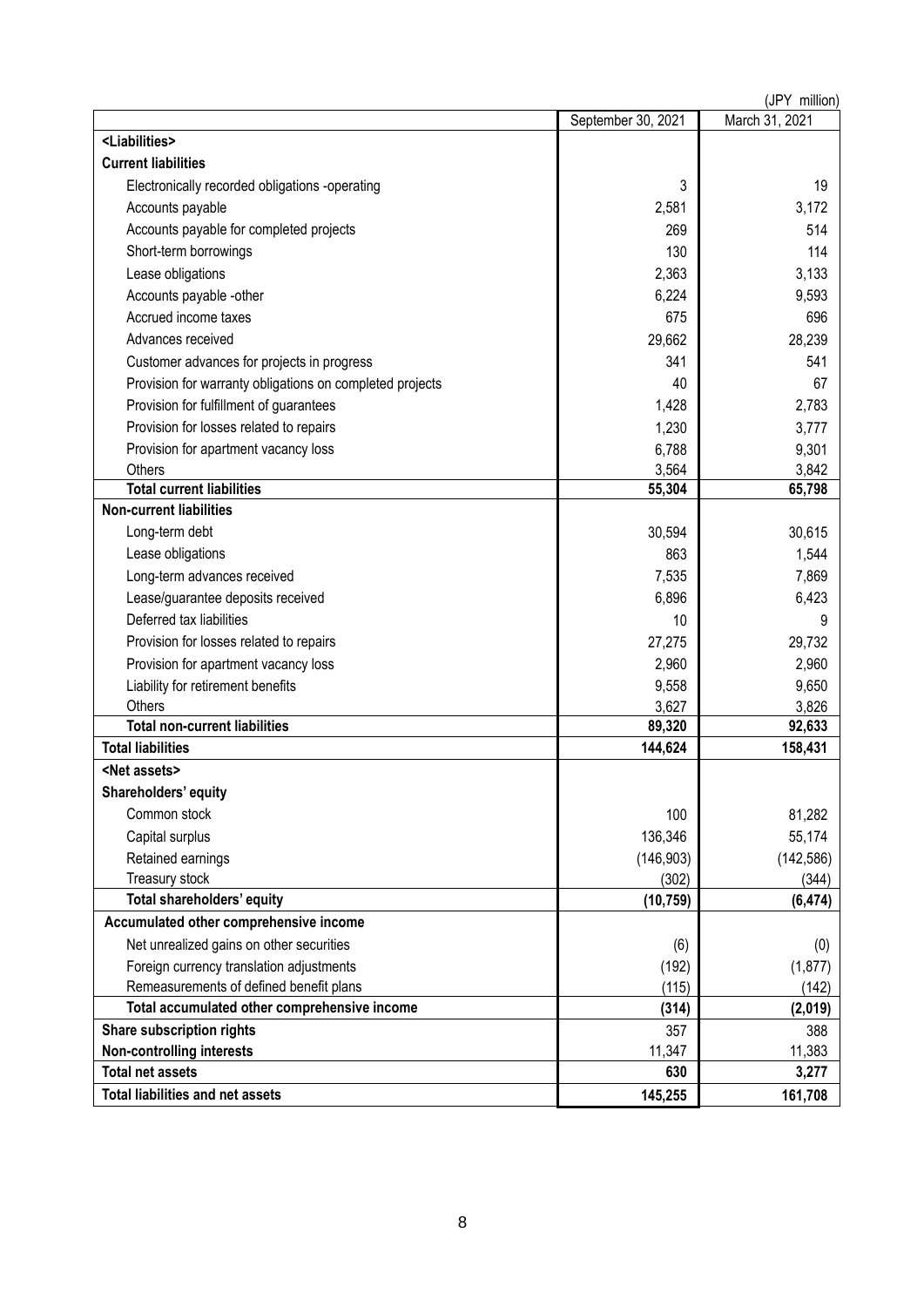# <span id="page-8-0"></span>**(2) Consolidated Statement of Income and Consolidated Statement of Comprehensive Income Consolidated Statement of Income**

<span id="page-8-1"></span>

| (JPY million)                                                |                     |                     |  |  |
|--------------------------------------------------------------|---------------------|---------------------|--|--|
|                                                              | Six months ended    | Six months ended    |  |  |
|                                                              | September 30, 2021  | September 30, 2020  |  |  |
|                                                              | (Apr 2021-Sep 2021) | (Apr 2020-Sep 2020) |  |  |
| <b>Net sales</b>                                             | 199,550             | 208,647             |  |  |
| Cost of sales                                                | 177,603             | 194,662             |  |  |
| <b>Gross profit</b>                                          | 21,946              | 13,984              |  |  |
| Selling, general and administrative expense                  | 21,136              | 26,600              |  |  |
| <b>Operating profit (loss)</b>                               | 809                 | (12, 616)           |  |  |
| Non-operating income                                         |                     |                     |  |  |
| Interest income                                              | 17                  | 28                  |  |  |
| Dividend income                                              | 12                  | 31                  |  |  |
| Valuation gains of investment securities                     | 68                  | 83                  |  |  |
| Foreign exchange gains                                       |                     | 70                  |  |  |
| Other                                                        | 167                 | 121                 |  |  |
| <b>Total non-operating income</b>                            | 266                 | 335                 |  |  |
| <b>Non-operating expenses</b>                                |                     |                     |  |  |
| Interest expenses                                            | 2,244               | 257                 |  |  |
| Foreign exchange loss                                        | 92                  |                     |  |  |
| Bond issuance cost                                           |                     | 67                  |  |  |
| Other                                                        | 72                  | 249                 |  |  |
| <b>Total non-operating expenses</b>                          | 2,409               | 573                 |  |  |
| <b>Recurring profit (loss)</b>                               | (1, 332)            | (12, 854)           |  |  |
| <b>Extraordinary income</b>                                  |                     |                     |  |  |
| Gains on sale of property, plant and equipment               | 0                   | 206                 |  |  |
| Gains on sale of investment securities                       | 0                   | 4,065               |  |  |
| Gain on reversal of subscription rights to shares            |                     | 0                   |  |  |
| Reversal of provision for losses related to repairs          | 3,326               |                     |  |  |
| <b>Total extraordinary income</b>                            | 3,326               | 4,271               |  |  |
| <b>Extraordinary losses</b>                                  |                     |                     |  |  |
| Loss on sale of property, plant and equipment                |                     | 11                  |  |  |
| Loss on retirement of property, plant and equipment          | 7                   | 30                  |  |  |
| Impairment loss                                              |                     | 3,741               |  |  |
| Loss related to repairs                                      |                     | 1,780               |  |  |
| Special severance allowance                                  |                     | 2,460               |  |  |
| Retirement benefit cost                                      |                     | 427                 |  |  |
| Loss on closure of offices                                   | 40                  |                     |  |  |
| <b>Total extraordinary losses</b>                            | 48                  | 8,452               |  |  |
| Income (loss) before taxes and other adjustments             | 1,945               | (17, 034)           |  |  |
| <b>Income taxes</b>                                          | 743                 | 536                 |  |  |
| Net income (loss)                                            | 1,201               | (17, 571)           |  |  |
| Net income (loss) attributable to non-controlling interests  | 554                 | (0)                 |  |  |
| Net income (loss) attributable to shareholders of the parent | 647                 | (17, 571)           |  |  |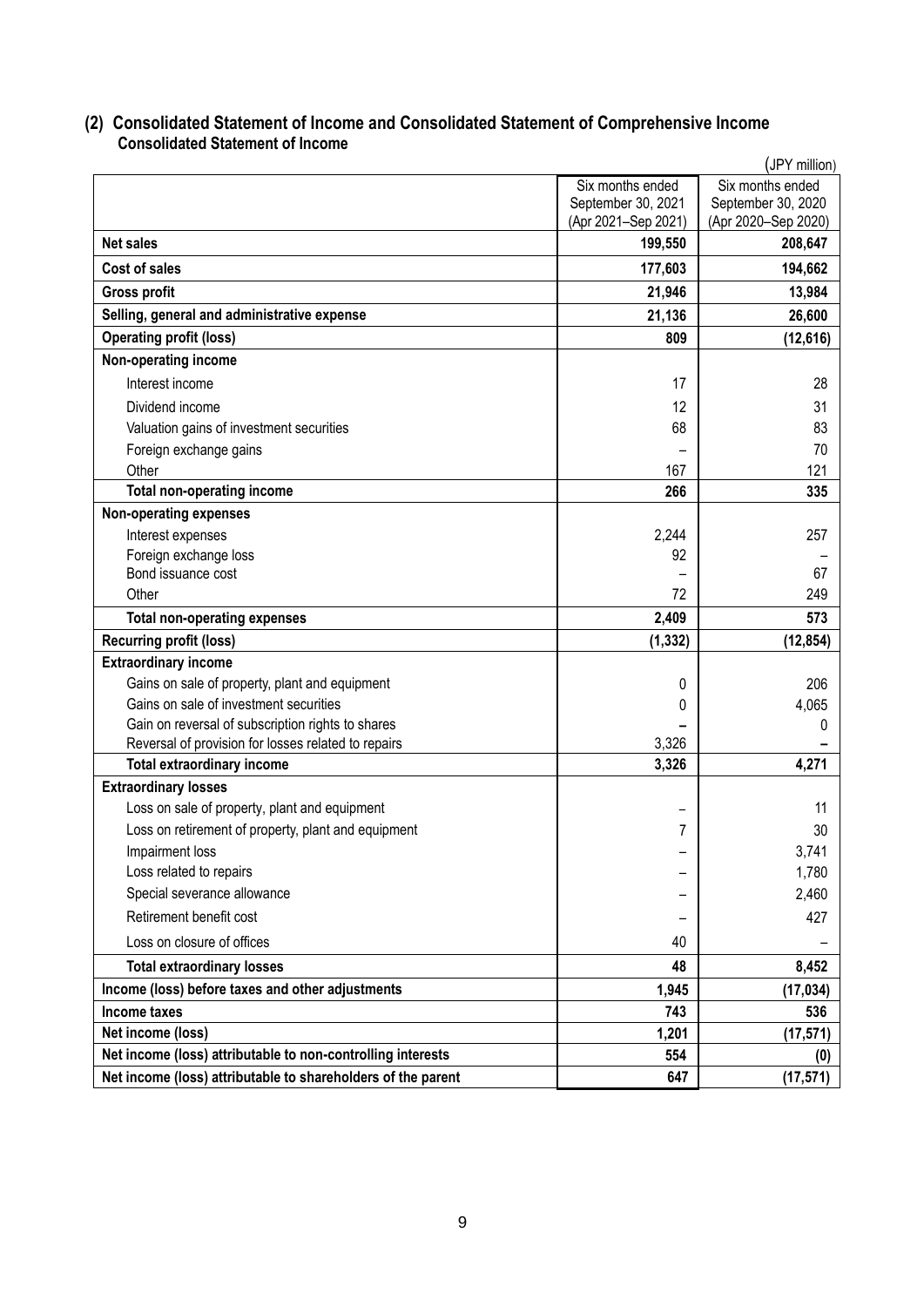# **Consolidated Statement of Comprehensive Income**

<span id="page-9-0"></span>

|                                                                     |                     | (JPY<br>million)    |
|---------------------------------------------------------------------|---------------------|---------------------|
|                                                                     | Six months ended    | Six months ended    |
|                                                                     | September 30, 2021  | September 30, 2020  |
|                                                                     | (Apr 2021-Sep 2021) | (Apr 2020-Sep 2020) |
| Net income (loss)                                                   | 1,201               | (17, 571)           |
| Other comprehensive income                                          |                     |                     |
| Net unrealized gains on other securities                            | (6)                 | (1,047)             |
| Foreign currency translation adjustments                            | 1,683               | (606)               |
| Remeasurements of defined benefit plans                             | 26                  | 452                 |
| Share of other comprehensive income of entities using equity method | 2                   | (3)                 |
| Total other comprehensive income                                    | 1,705               | (1,205)             |
| <b>Comprehensive income</b>                                         | 2,907               | (18, 776)           |
| (Breakdown)                                                         |                     |                     |
| Comprehensive income attributable to shareholders of the parent     | 2,352               | (18, 775)           |
| Comprehensive income attributable to non-controlling interests      | 555                 | (0                  |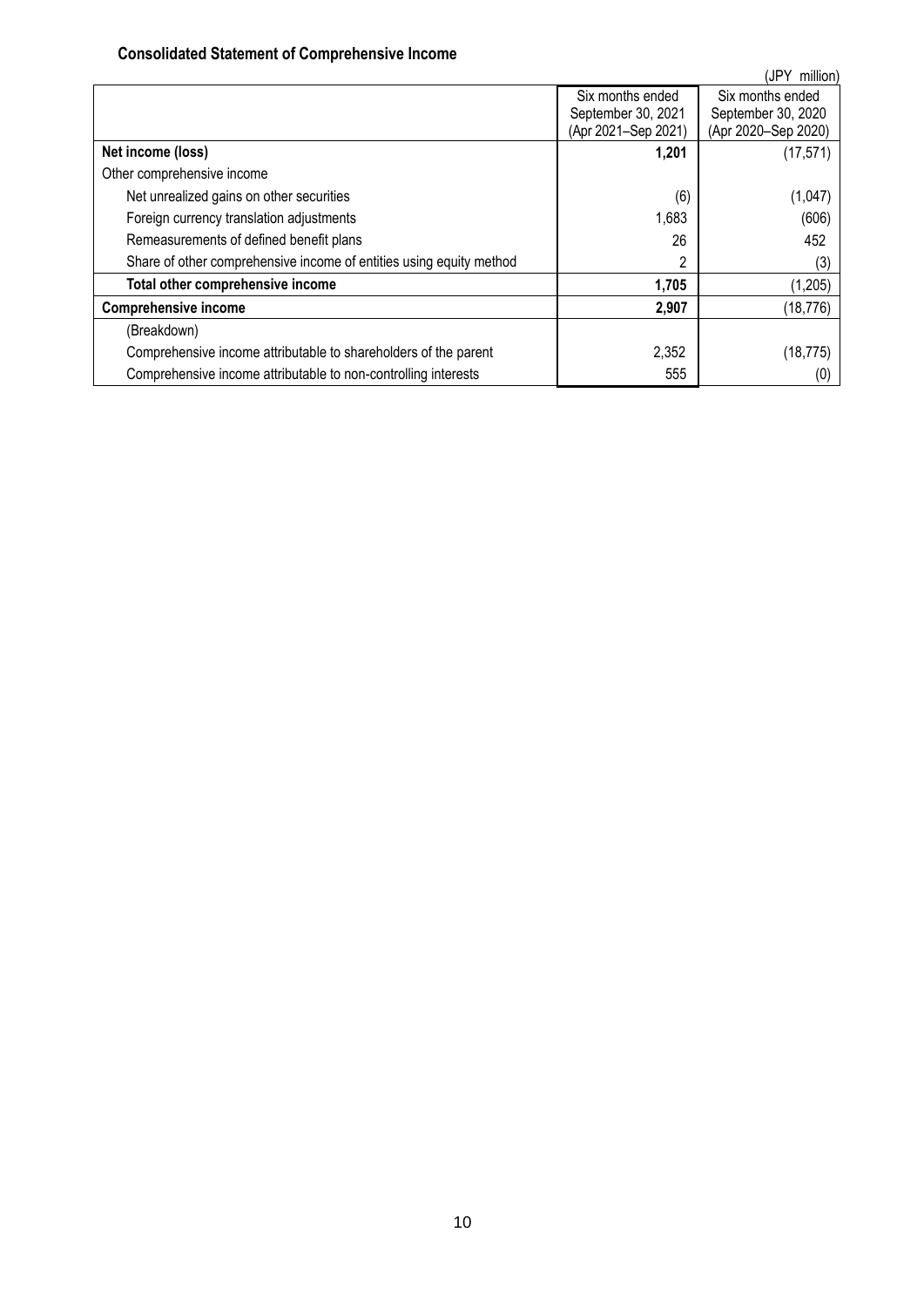# <span id="page-10-0"></span>**(3) Consolidated Statements of Cash Flows**

|                                                                   |                     | (JPY million)       |
|-------------------------------------------------------------------|---------------------|---------------------|
|                                                                   | Six months ended    | Six months ended    |
|                                                                   | September 30, 2021  | September 30, 2020  |
| Cash flows from operating activities                              | (Apr 2021-Sep 2021) | (Apr 2020-Sep 2020) |
| Income (loss) before taxes and minority interests                 | 1,945               |                     |
| Depreciation                                                      | 4,847               | (17, 034)<br>5,296  |
|                                                                   |                     | 3,741               |
| Impairment loss                                                   |                     |                     |
| Increase (decrease) in provision for losses related to repairs    | (3,326)             |                     |
| Loss related to repairs                                           |                     | 1,780               |
| Special severance allowance                                       | 3                   | 2,460               |
| Amortization of goodwill                                          |                     |                     |
| Increase (decrease) in provision for doubtful accounts            | (419)               | (222)               |
| Increase (decrease) in liability for retirement benefits          | (65)                | 1,323               |
| Increase (decrease) in provision for apartment vacancy loss       | (2, 512)            | (3,738)             |
| Interest and dividend income                                      | (30)                | (60)                |
| Interest expense                                                  | 2,244               | 257                 |
| Foreign exchange loss (gain)                                      | 92                  | (70)                |
| Equity in losses (earnings) of affiliated companies               | 51                  | 15                  |
| Loss (gain) on sale of property, plant and equipment              | (0)                 | (195)               |
| Write-offs of property, plant and equipment                       | 7                   | 30                  |
| Loss (gain) from evaluation of investment securities              | (68)                | (83)                |
| Loss (gain) from sale of investment securities                    | (0)                 | (4,065)             |
| Gain on reversal of subscription rights to shares                 |                     | (0)                 |
| Decrease (increase) in accounts receivable                        | (397)               | 185                 |
| Decrease (increase) in real estate for sale in progress           | 3                   | 1,578               |
| Decrease (increase) in work in process                            | 43                  | (68)                |
| Decrease (increase) in long-term prepaid expenses                 | 294                 | 415                 |
| Increase (decrease) in accounts payable                           | (3,502)             | (5,229)             |
| Increase (decrease) in customer advances for projects in progress | (199)               | (64)                |
| Increase (decrease) in advances received                          | (3,876)             | (5,799)             |
| Increase (decrease) in guarantee deposits received                | 226                 | (209)               |
| Increase (decrease) in accrued consumption taxes                  | (146)               | (583)               |
| Other                                                             | 293                 | 1,395               |
| Subtotal                                                          | (4, 492)            | (18, 940)           |
| Interest and dividends received                                   | 32                  | 61                  |
| Interest paid                                                     | (2, 230)            | (272)               |
| Payment related to repairs                                        | (1,619)             | (5,640)             |
| Payment of special severance allowance                            |                     | (2,460)             |
| Income taxes paid                                                 | (455)               | (665)               |
| Net cash provided by operating activities                         | (8, 764)            | (27, 917)           |
| Cash flows from investing activities                              |                     |                     |
| Payment for purchase of property, plant and equipment             | (682)               | (1, 384)            |
| Proceeds from sale of property, plant and equipment               | 0                   | 3,951               |
| Payment for purchase of intangible assets                         | (522)               | (163)               |
| Payment for purchase of investment securities                     | (26)                | (348)               |
| Proceeds from sale of investment securities                       | 1,180               | 4,333               |
| Payment for loans                                                 | (19)                | (28)                |
| Proceeds from collection of loans                                 | 53                  | 41                  |
| Payment for deposit of fixed deposits                             |                     | (0)                 |
| Other                                                             | 24                  | 396                 |
| Net cash provided by (used in) investing activities               | 6                   | 6,796               |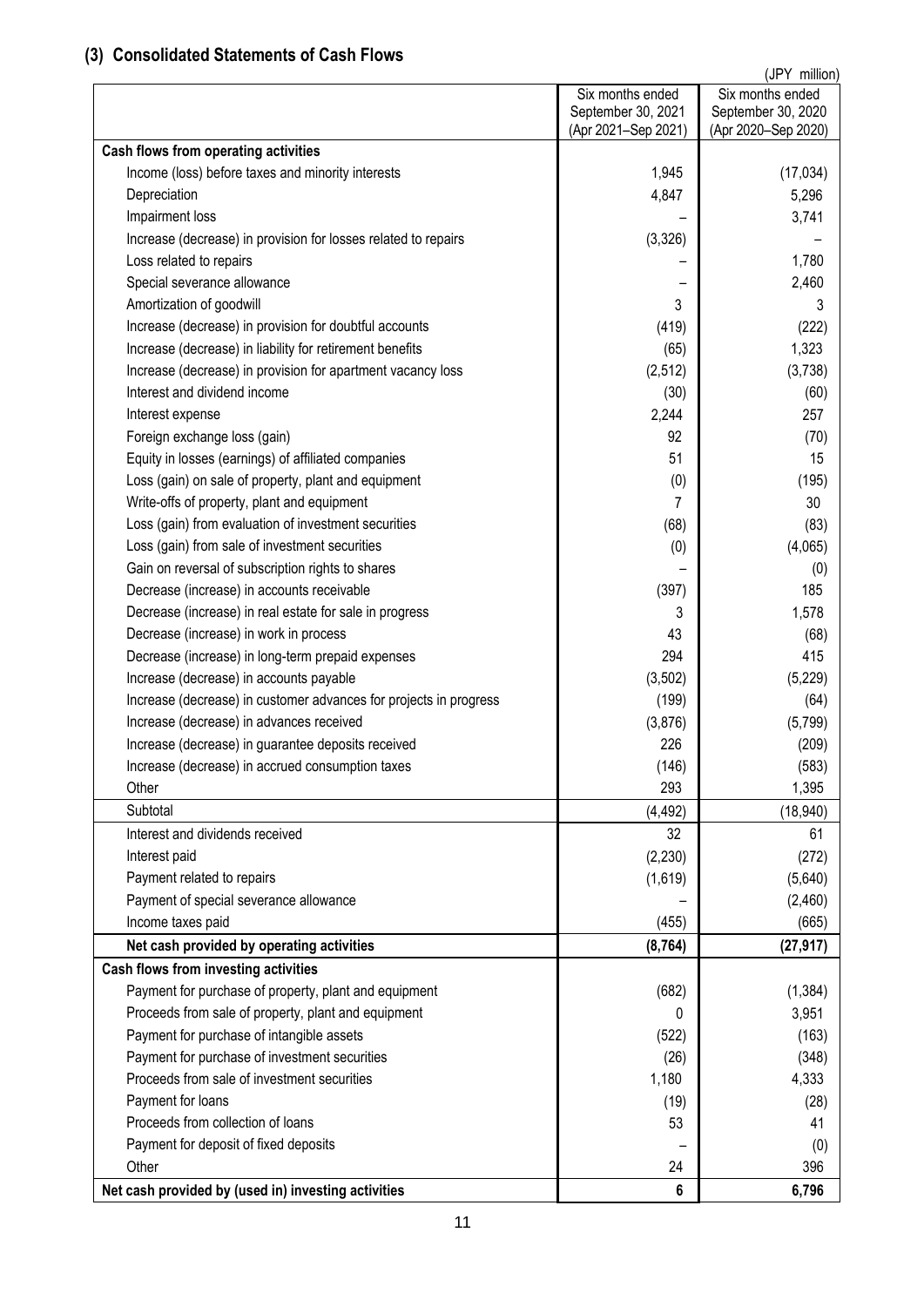|                                                                  |                     | (JPY<br>million)    |
|------------------------------------------------------------------|---------------------|---------------------|
|                                                                  | Six months ended    | Six months ended    |
|                                                                  | September 30, 2021  | September 30, 2020  |
|                                                                  | (Apr 2021-Sep 2021) | (Apr 2020-Sep 2020) |
| Cash flows from financing activities                             |                     |                     |
| Repayment of short-term debt                                     |                     | (141)               |
| Repayment of long-term debt                                      | (41)                | (1, 423)            |
| Payment for redemption of bonds                                  |                     | (1,533)             |
| Payment for finance lease liabilities                            | (1,751)             | (2, 177)            |
| Payment of dividends to non-controlling interests                | (590)               |                     |
| Proceeds from exercise of stock options                          | 0                   |                     |
| Net cash provided by (used in) financing activities              | (2, 384)            | (5,275)             |
| Effect of exchange rate changes on cash and cash equivalents     | 131                 | (78)                |
| Net increase (decrease) in cash and cash equivalents<br>(11,010) |                     | (26, 475)           |
| Cash and cash equivalents at beginning of period                 | 53,346              | 58,916              |
| Cash and cash equivalents at end of period                       | 42,335              | 32,440              |

## <span id="page-11-0"></span>**(4) Notes Regarding Consolidated Financial Statements**

<span id="page-11-1"></span>(Notes regarding the premise of the Company as a going concern) There are no relevant items.

<span id="page-11-2"></span>(Note related to the significant changes in the amount of shareholders equity)

The common stock was reduced by JPY 81,182 million and the capital surplus was increased by the same amount on August 10, 2021. Accordingly the common stock became JPY 100 million and the capital surplus became JPY 81,171 million.

The Company adopted the Accounting Standard for Revenue Recognition (ASBJ Statement No.29, March 31, 2020) from the beginning of Q1 in the fiscal year ending March 31, 2022. The details are described in 2. Consolidated Financial Statements (4) Notes Regarding Consolidated Financial Statements (Changes in accounting policies).

#### <span id="page-11-3"></span>(Changes in accounting policies)

(Application of Accounting Standard for Revenue Recognition)

The Company adopted the Accounting Standard for Revenue Recognition (ASBJ Statement No.29, March 31, 2020) from the beginning of Q1 in fiscal year ending March 31, 2022 and started to recognize the revenue when the Company transfers a promised goods or services to a customer with the amount which the Company expects to receive from the customer as a consideration. As a result, instead of recognizing revenue in one go for key money, reduction of rent, handling charge for monthly rental contract, and other handling charges for service provision, such revenue have been divided by the tenants' average staying period in the apartment on a pro rata basis. The whole income from *LEONET* service used to be recognized as a revenue prior to the change but the new amount of revenue is the income from *LEONET* users deducted by the Company's cost payable to the service supplier.

At the application of the new accounting policy based on the Accounting Standard for Revenue Recognition, the Company followed the specific transitional handling as stated in the item 84 of the Accounting Standard for Revenue Recognition. The Company adjusted the beginning retained earnings by cumulative-effect amount to reflect the retrospective application of account processing from the beginning of Q1 ended June 30, 2021. However, the Company has not applied the accounting policy in accordance with the item 86 of the said Accounting Standard for the contracts with most of the revenue recognition has been completed prior to the beginning of Q1 ended June 30, 2021, following the previous accounting policy. The Company followed the item 86 (1) of the Accounting Standard for Revenue Recognition and did the account processing for the contracts which were modified prior to the beginning of Q1 ended June 30, 2021 and adjusted the beginning retained earnings by the cumulative-effect amount.

As a result of the above account processing, net sales for 1st half ended September 30, 2021 were increased by JPY 411 million, cost of sales was decreased by JPY 823 million. Consequently operating profit and income before taxes and other adjustments were increased by JPY 1,235 million each and recurring loss was reduced by the same amount. The beginning balance of retained earnings was reduced by JPY 4,963 million.

The Company followed the transitional handling stated in item 28–15 of the Accounting Standard for Quarterly Financial Reporting (ASBJ Statement No.12, March 31, 2020) and did not disclose the breakdown information on the net sales from customer contracts which were concluded during 1st half in the fiscal year ended March 31, 2021.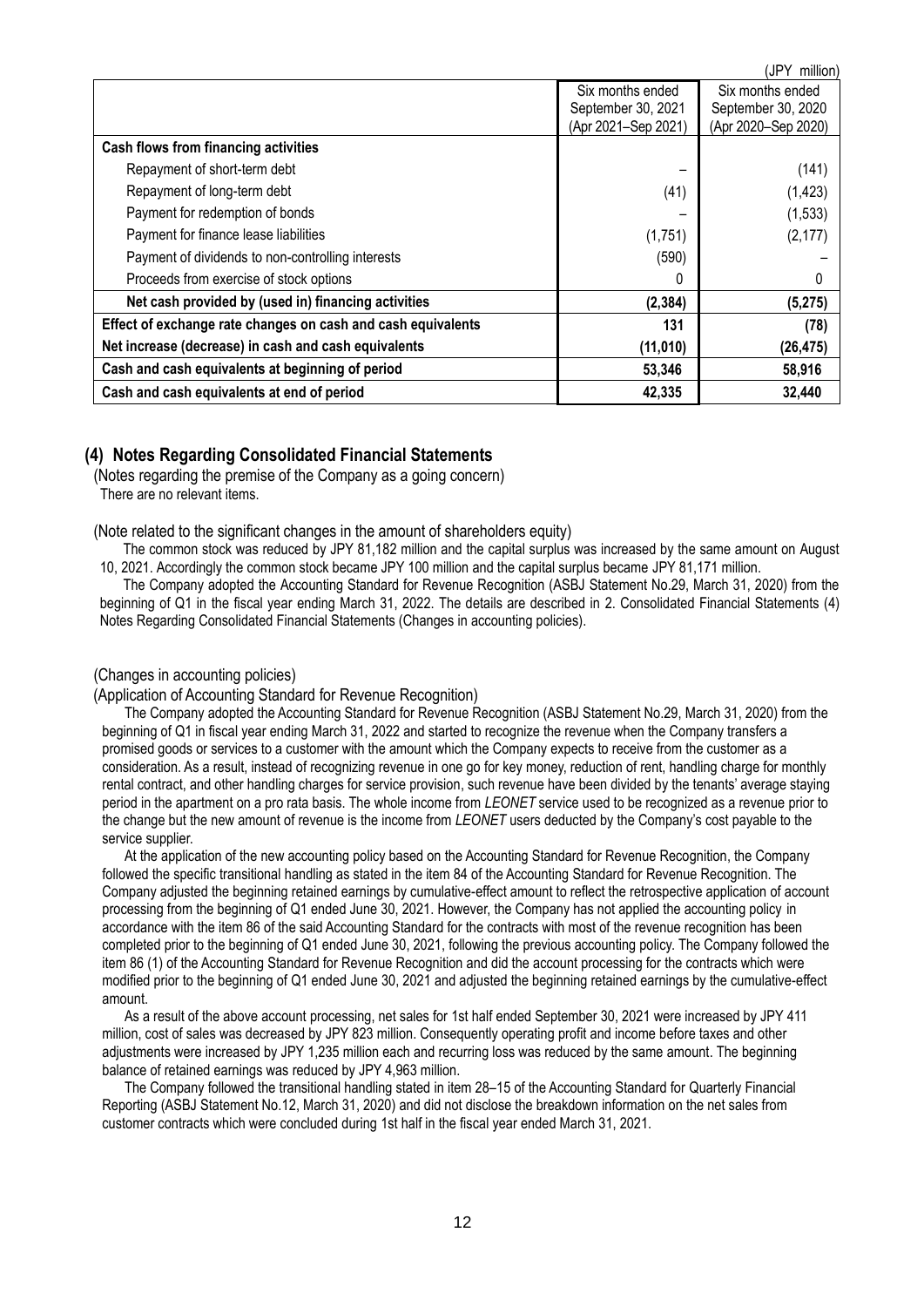#### (Application of Accounting Standard for Fair Value Measurement)

The Company adopted the Accounting Standard for Fiar Value Measurement (ASBJ Statement No.30, July 4, 2019, hereinafter "Accounting Standard for FVMt") from the beginning of Q1 ended June 30, 2021. The Company determined to apply the new accounting policy for future following the transitional handling stated in the item 19 of the Accounting Standard for FVM and in the item 44-2 of the Accounting Standard for Financial Instruments (ASBJ Statement No.10, July 4, 2019). The effect of the application on the Quartely Consolidated Financial Statements is immaterial.

#### <span id="page-12-0"></span>(Additional information)

There are no material changes to the accounting assumption and estimate related to the spread of COVID-19 pandemic and its impact on the Group's business as well as the time of ceasing COVID-19 pandemic, which the Company announced in the Consolidated Financial Statements (Japanese Accounting Standard) for the fiscal year ended March 31, 2021 as (Accounting assumption related to spread of COVID-19)

 $\ell$  in  $\ell$  million)

#### <span id="page-12-1"></span>(Segment Information)

## **I. Six months ended September 30, 2021 (April 1, 2021 – September 30, 2021)**

## **(i) Information on net sales, profit or loss by reportable segment and breakdown of net sales**

| (JPY MIIIION)                         |                            |                                        |                            |         |                         |                                                    |
|---------------------------------------|----------------------------|----------------------------------------|----------------------------|---------|-------------------------|----------------------------------------------------|
|                                       | Reportable segments        |                                        |                            |         |                         | Amount stated in                                   |
|                                       | Leasing<br><b>Business</b> | <b>Elderly Care</b><br><b>Business</b> | Other<br><b>Businesses</b> | Total   | Adjustments<br>(Note 1) | Consolidated<br>Statement of<br>Income<br>(Note 2) |
| Net sales                             |                            |                                        |                            |         |                         |                                                    |
| Rent income                           | 139,930                    |                                        |                            | 139,930 |                         | 139,930                                            |
| Ancillary service income              | 26,863                     |                                        |                            | 26,863  |                         | 26,863                                             |
| Maintenance                           | 17,631                     |                                        |                            | 17,631  |                         | 17,631                                             |
| Rental guarantee                      | 2,256                      |                                        |                            | 2,256   |                         | 2,256                                              |
| Furniture insurance                   | 1,021                      |                                        |                            | 1,021   |                         | 1,021                                              |
| Company housing agency fee            | 393                        |                                        |                            | 393     |                         | 393                                                |
| Roof lease solar power generation     | 1,628                      |                                        |                            | 1,628   |                         | 1,628                                              |
| Construction subcontracting           | 1,636                      |                                        |                            | 1,636   |                         | 1,636                                              |
| Other                                 | 263                        | 7,253                                  | 670                        | 8,187   |                         | 8,187                                              |
| Sales from contracts with<br>customer | 191,626                    | 7,253                                  | 670                        | 199,550 |                         | 199,550                                            |
| Other sales                           |                            | $\overline{\phantom{0}}$               |                            |         |                         |                                                    |
| Sales to customers                    | 191,626                    | 7,253                                  | 670                        | 199,550 |                         | 199,550                                            |
| Inter-segment sales and<br>transfers  | 38                         |                                        | 113                        | 152     | (152)                   |                                                    |
| Total                                 | 191,664                    | 7,253                                  | 784                        | 199,702 | (152)                   | 199,550                                            |
| Segment profit (or loss)              | 3,709                      | (317)                                  | (692)                      | 2,699   | (1,889)                 | 809                                                |

Note 1: Adjustment of JPY (1,889) million in segment profit (or loss) includes inter-segment elimination of JPY 76 million and corporate expenses of JPY (1,965) million which have not been divided into each segment. Corporate expenses consist mainly of general administrative expenses for administrative departments that are not part of reportable segments. Note 2: Segment profit or loss have been adjusted to the operating profit on the Consolidated Statement of Income

#### **(ii) Changes in reportable segments**

The Company has adopted the Accounting Standard for Revenue Recognition (ASBJ Statement No.29, March 31, 2020) from the beginning of Q1 in the fiscal year ending March 2022 which was mentioned in the changes in the accounting policies. The method of calculating profit or loss for reportable segments has been changed in accordance with the change in the Accounting Standard for Revenue Recognition.

As a result of the change, net sales for the Leasing Business has been increased by JPY 411 million and segment profit has been increased by JPY 1,235 million for the six months ended September 30, 2021.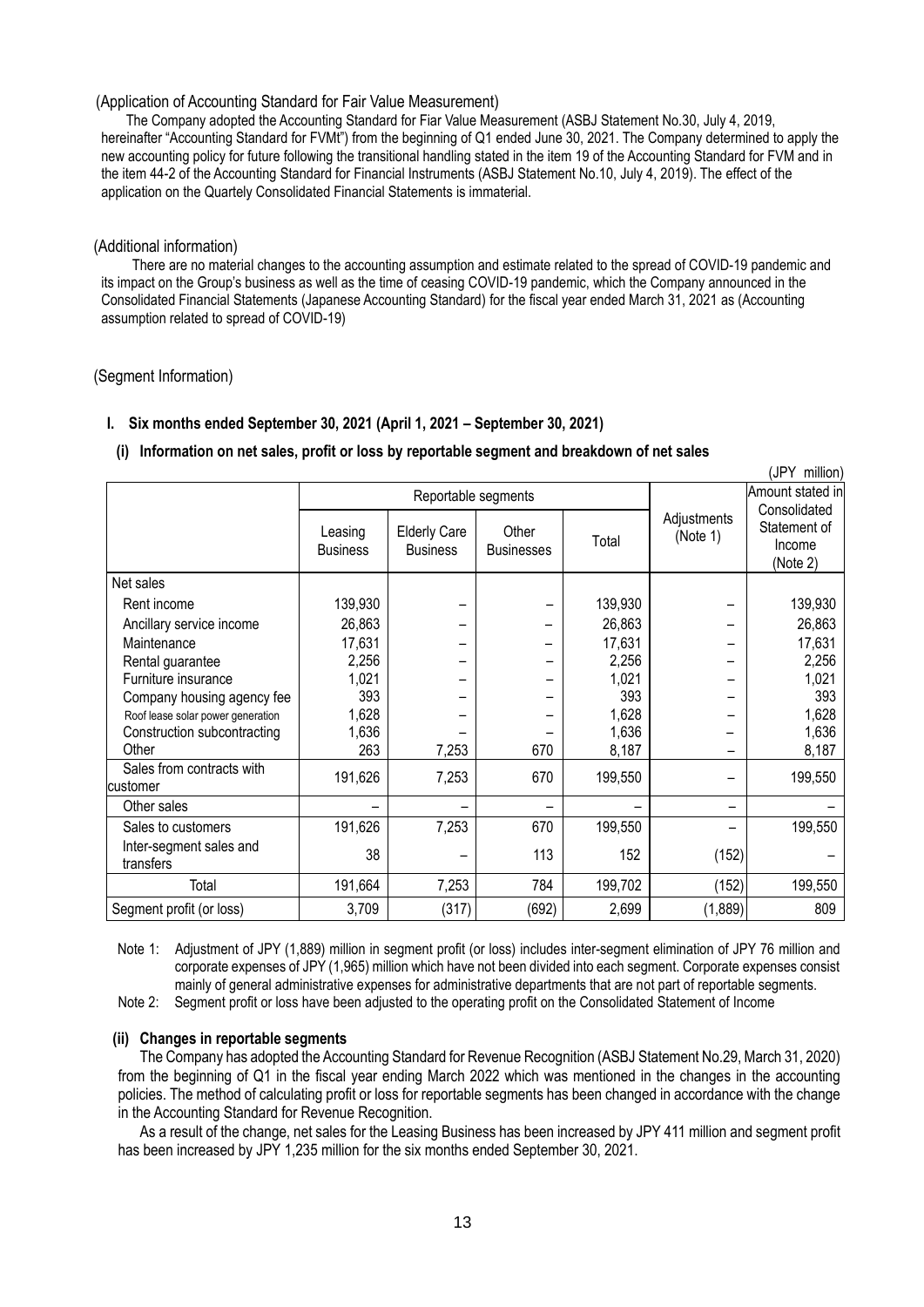# **II. Six months ended September 30, 2020 (April 1, 2020 – September 30, 2020)**

#### **(i) Net sales and loss by reportable segment**

| (JPY<br>million)                     |                            |                                        |                            |         |                         |                                                    |
|--------------------------------------|----------------------------|----------------------------------------|----------------------------|---------|-------------------------|----------------------------------------------------|
|                                      | Reportable segments        |                                        |                            |         | Amount stated in        |                                                    |
|                                      | Leasing<br><b>Business</b> | <b>Elderly Care</b><br><b>Business</b> | Other<br><b>Businesses</b> | Total   | Adjustments<br>(Note 1) | Consolidated<br>Statement of<br>Income<br>(Note 2) |
| Net sales                            |                            |                                        |                            |         |                         |                                                    |
| Sales to customers                   | 199,742                    | 7,244                                  | 1,660                      | 208,647 |                         | 208,647                                            |
| Inter-segment sales and<br>transfers | 77                         |                                        | 494                        | 571     | (571)                   |                                                    |
| Total                                | 199,820                    | 7,244                                  | 2,154                      | 209,219 | (571)                   | 208,647                                            |
| Segment profit (or loss)             | (7, 135)                   | (293)                                  | (633)                      | (8,063) | (4, 552)                | (12, 616)                                          |

Note 1: Adjustment of JPY (4,552) million in segment profit (or loss) includes inter-segment elimination of JPY 86 million and corporate expenses of JPY (4,639) million which have not been divided into each segment. Corporate expenses consist mainly of general administrative expenses for administrative departments that are not part of reportable segments.

Note 2: Segment loss has been adjusted to the operating loss on the Consolidated Statement of Income

#### **(ii) Changes in reportable segments**

The reportable segments have been changed from the previous four segments, Leasing Business, Development Business, Elderly Care Business, and Hotels, Resort & Other Business to three segments, Leasing Business, Elderly Care Business, and Other Businesses from Q1 of the fiscal year ended March 2021. The change in segments is due to the integration of (old) Development Business in the Leasing Business where the integrated part concentrates on strengthening the relationship with the current apartment owners and providing comprehensive services to their properties based on the shift of business strategies from diversification policy to profitability-oriented policy of the Leasing Business in line with the drastic business strategies reconstruction. The change in the name to Other Businesses from Hotels, Resort & Other Business reflects the Company's new policy of transferring or withdrawing from the Hotels and Resort Business.

## **(iii) Information on impairment losses of non-current assets by reportable segment**

In the Leasing Business, the book value of properties for lease, which was determined to be sold, was reduced to the recoverable amount and the reduction was recorded as impairment loss of JPY 3,551 million in the extraordinary losses. In the Other Businesses, the book value of the hotel, which was determined to be sold, was reduced to the recoverable amount and the reduction was recorded as impairment loss of JPY 82 million in the extraordinary losses.

As the Company is unable to expect the initial profitability which it planned at the time of acquiring the shares in Enplus Inc., the balance of unamortized goodwill of JPY 107 million was recorded as impairment loss, in the extraordinary losses.

# <span id="page-13-0"></span>**3. Other**

#### <span id="page-13-1"></span>(Significant Events Relating to Going Concern Assumption)

The Group recorded an operating loss for two consecutive years in the fiscal year ended March 2021 and a net loss attributable to shareholders of the parent as well as negative operating cash flow for three consecutive years due to construction defects such as parting walls confirmed in the properties constructed by the Company and spread of COVID-19 pandemic impact.

The six months ended September 30, 2021, saw operating profit of JPY 809 million and a net income attributable to shareholders of the parent of JPY 647 million due to the recovery of occupancy rates and reduction of cost of sales and SGAE. However, cash flows from operating activities and the total net assets deducted by non-controlling interests still remain negative.

As a result, there are events or circumstances that raise significant doubt about the Company's ability to continue as a going concern assumption.

In order to resolve the situation, the Company raised on November 2, 2020 a total funds of JPY 57,215 million by issuance of new shares through a third-party allotment, by a loan with the stock acquisition rights, and by issuance of preferred stock by its consolidated subsidiary, Leopalace Power Corporation.

Furthermore, based on the Notice Concerning Implementing Structural Reforms based on Strategic Review Results for Drastic Business Strategies Reconstruction which was announced on June 5, 2020, the Company has been implementing various cost reduction measures, including the following: transferring of or withdrawing from non-core and unprofitable businesses including sale and transfer of real estate and investment securities owned, transfer or liquidation of subsidiaries; offering of the voluntary retirement program;